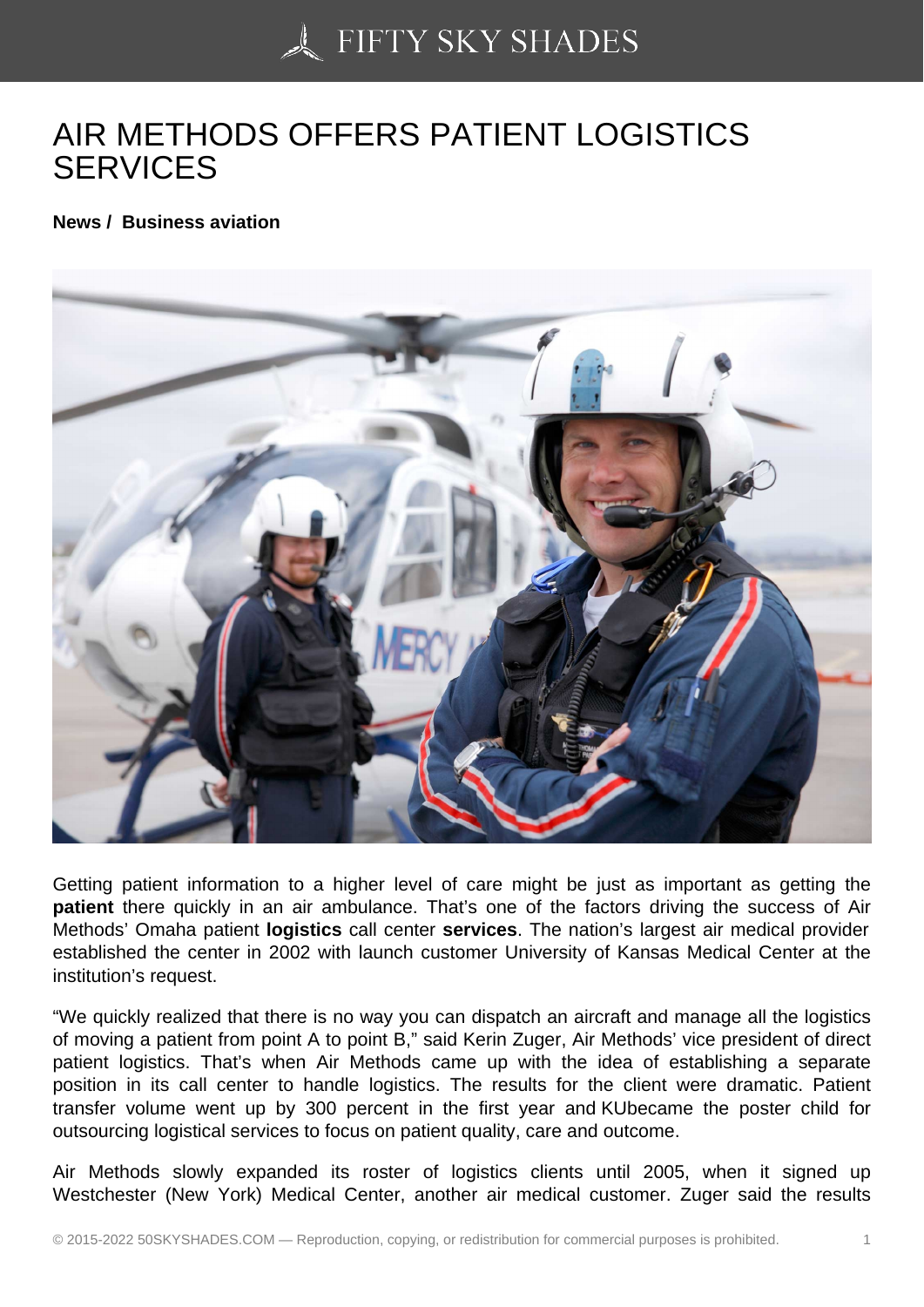there were immediate, boosting capacity significantly in the first year. "They became a poster child for us," Zuger said. The service growth continued through 2009, adding more systems. Today Air Methods' Patient Logistics represents more than 250 U.S.hospitals, but with singular and systemwide agreements. Along the way Air Methods has expanded services beyond its hospital client base to include regional psychiatric centers, scheduling services, occupational health hotlines and population health management.

## **INCREASED PATIENT INTAKE**

Air Methods uses proprietary logistics software and a protocol-driven system. Last year the logistics center took in north of one million calls, including more than 6,000 transfer requests each week. The center currently employs 247 full-time workers and now occupies its own dedicated center, separate from Air Methods' dispatch center. In 2013 it moved from 2,500 sq ft of space to 11,000 sq ft, which it filled in eight months. Last month (September) it expanded into 28,000 square feet.

The main value the center adds is driving more patients to its clients. "People confuse transport with transfer," Zuger explained. "People know us as an air medical company, but only six percent of the transfer requests that come to us are [patients] who arrive by air; eighty-five percent come by ground and the rest by private vehicle. There is a protocol for transport, but we look at ourselves as an extension of the institution we represent. We contact whoever the vendors are that they have for transport to facilitate the transfer piece," she said.

The way it works is that the hospital client publicizes the Air Methods number to call to its larger medical community. That is the one number to call to facilitate a patient transfer to that particular hospital. The Air Methods specialist/coordinator answers with the receiving hospital's name and begins taking down all the relevant patient information and the software automatically begins to populate the necessary protocols and prompts any additional needed information input. Air Methods has a list of all medical professionals and their schedules at the receiving hospital and handles all the contact with those professionals to alert them to the incoming patient and his particulars. Air Methods stays on the line with the sending and receiving medical professionals.

"We are a resource for these doctors and make sure they don't need to make or receive seven or eight different phone calls [for each patient]. We confirm acceptance, mode of patient transportation, medications and estimate times of arrival. Then we get the sending hospital case manager on the phone, send the necessary documents, request the bed, request anything else like [cardiac] catheterization lab activation, stroke team activation, coordinate the transportation, nurses. Throughout the entire process everything is recorded, documented and time-stamped. We can recognize any delays right away and expedite the process in moving that patient," Zuger said.

Zuger said most hospitals have no idea how many patients they are losing to other institutions in the transfer process until they begin using Air Methods' logistics. "KU's [medical center] marketing department pays for our services. It's their top initiative for adding [patient] volume to their institution. The easier you can make it to get a patient moved from Pont A to Point B, the more often that physician is going to call back."

The service does more than just add to a client hospital's bottom line. A recent Rutgers University study found that "improving the quality of patient hand-offs between facilities has the potential to improve patient important outcomes and provide higher value care."